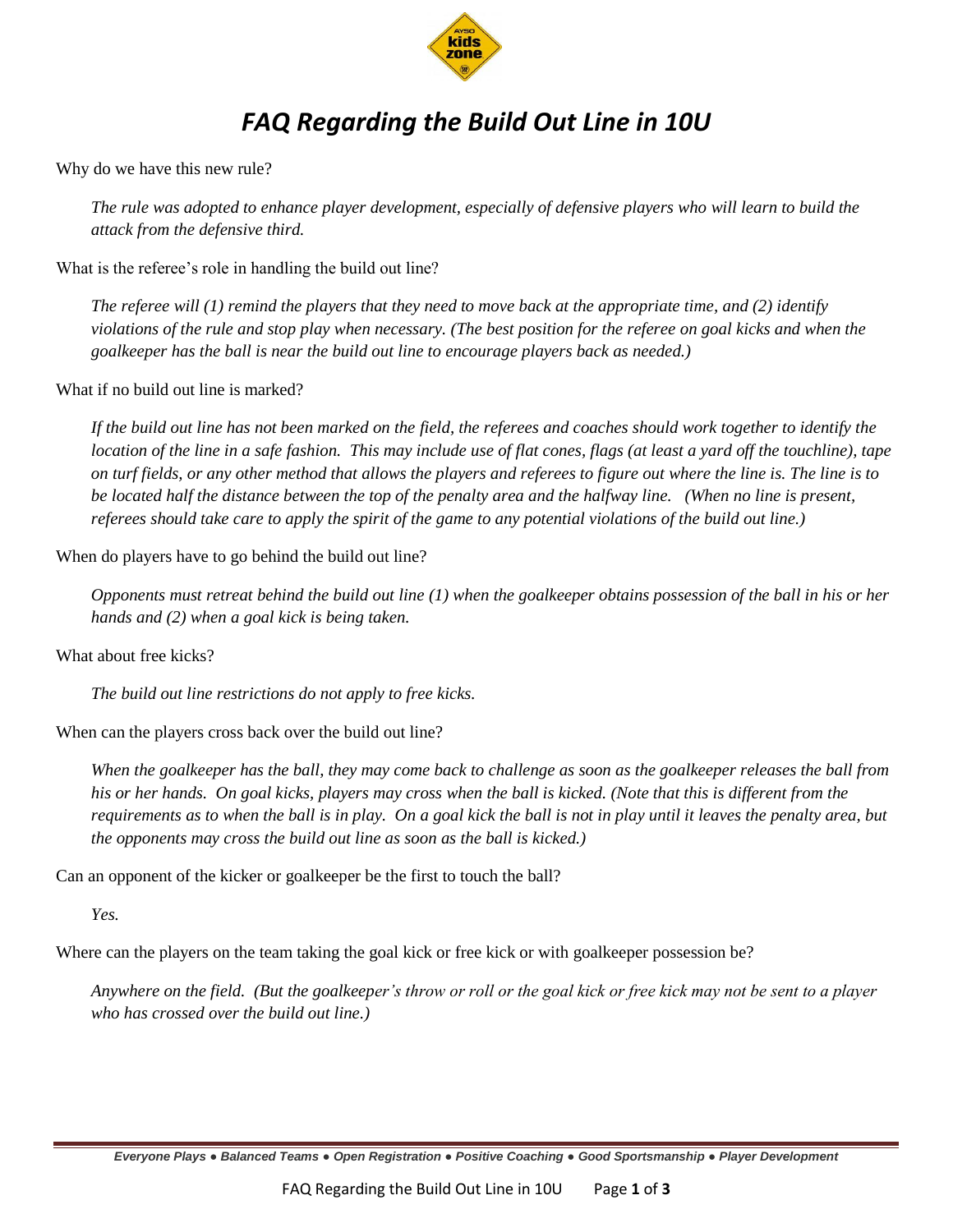Does a goalkeeper or a team taking a goal kick have to wait for the other team to retreat behind the build out line?

*No. The retreat behind the build out line is to ensure that a goalkeeper or team taking a goal kick has the opportunity to make a pass and start building up the attack. If they have an opportunity to do so before the team finishes retreating, they are free to do so immediately.*

If the goalkeeper or the team taking the goal kick does take it before the opponents have retreated behind the build out line, can those opponents immediately get involved in play?

*Yes. Just as when a team takes a quick free kick rather than waiting for opponents to be 10 yards away, a goal keeper or team taking a goal kick that does not wait for the opponents to retreat beyond the build out line does so at its own peril. Once the ball is kicked on the goal kick or released from the goalkeeper's hands, all build out line restrictions end, regardless of where the opponent was at the time of the kick or release.*

Can the goalkeeper or player taking the goal kick send the ball anywhere on the field?

*No. A goalkeeper throwing or rolling the ball must direct the ball within the defensive side of the build out line. A goalkeeper may also place or drop the ball to the ground and kick the ball to a teammate behind the build out line. A player taking a goal kick must similarly direct the ball within the defensive side of the build out line.* 

Can the goalkeeper punt as long as it is to someone on the defensive side of the build out line?

*No. Goalkeepers are not permitted to punt (or drop kick) the ball. The goalkeeper may throw the ball, roll the ball, or drop the ball and then pass it from the ground to a teammate behind the build out line. (If the goalkeeper dribbles the ball before passing it, the goalkeeper must still pass it to a player beyond the build out line unless the goalkeeper first dribbles past the build out line.)*

What happens if the goalkeeper does punt the ball?

*An indirect free kick is awarded to the other team at the spot where the punt or drop kick took place. (Location is subject to the standard rule that indirect free kicks within the goal area are moved to the top of the goal area.)*

What happens if the opposing team crosses the build out line too soon?

*If the player who crossed too soon affects play, the referee will stop play. The restart will be an indirect free kick on the build out line where the opponent crossed.*

What happens if the goal kick or goalkeeper throw/roll/pass goes past the build out line without being touched?

*An indirect free kick is awarded to the opposing team at the spot where the keeper was when the ball was thrown/rolled, or for a goal kick, the ball will be placed on the top of the goal area closest to where the goal kick* was taken. However, if the ball was directed at a teammate who attempted to play the ball behind the build out line *but missed the ball, the referee shall allow play to continue. Referees are asked to remember that the purpose of the rule is not to create a hyper-technical requirement, but to encourage development of players by encouraging them to learn to build out the attack from the defensive third.* 

How should the referee apply the 6 second rule for goalkeepers?

*From a technical perspective, the 6 seconds should not begin until the opponents are behind the build out line. (Referees are reminded that the best way to handle 6 seconds is to remind the keeper to release the ball. This offense should be called very rarely at this age, and only after a goalkeeper has been reminded to play the ball.)*

*Everyone Plays ● Balanced Teams ● Open Registration ● Positive Coaching ● Good Sportsmanship ● Player Development*